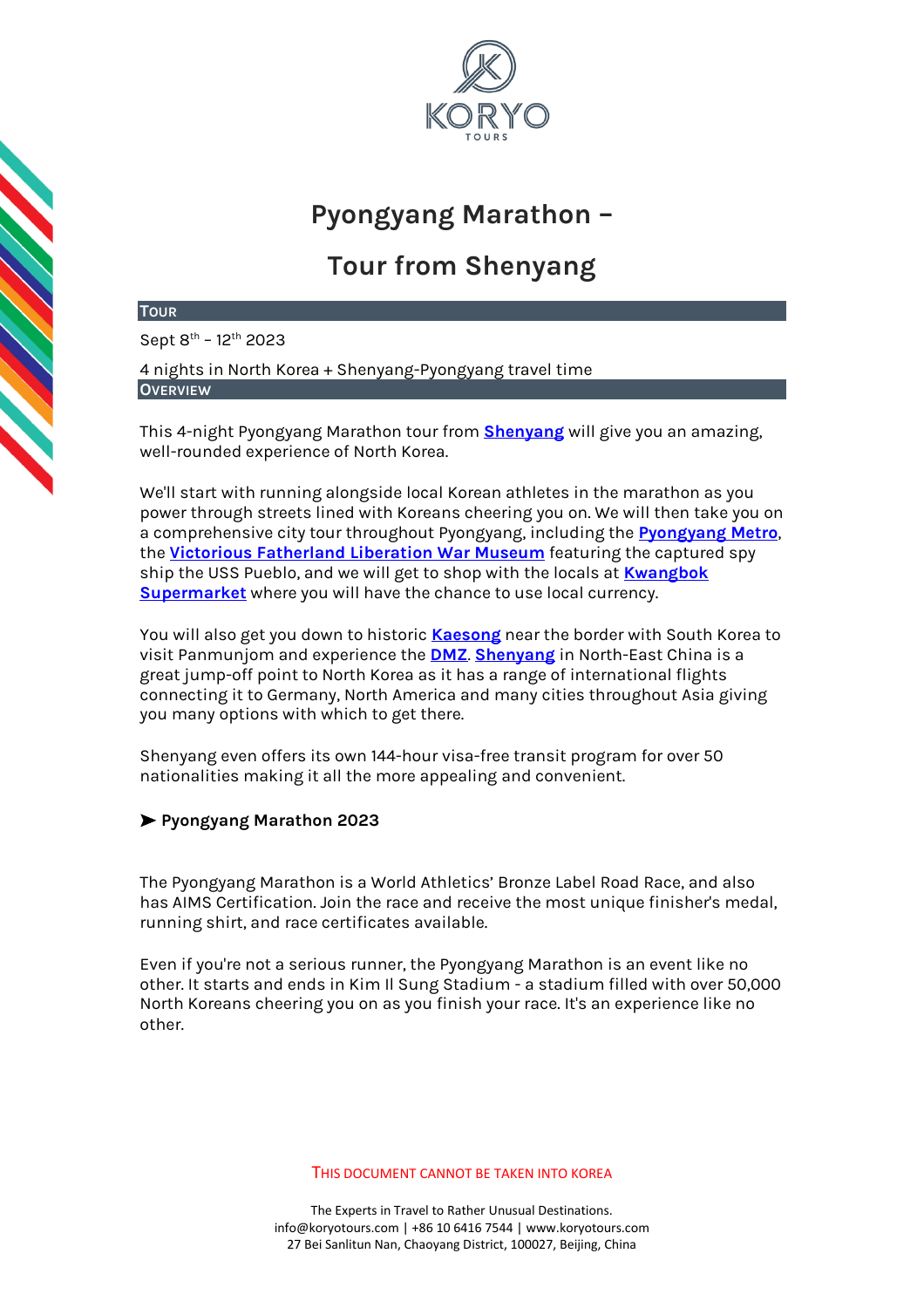

#### **DAILY ITINERARY**

# **APRIL 8 - SATURDAY**

Briefing and arrival into Pyongyang

#### **AM**

• **Meet your Koryo Tours tour leader and fellow travelers at [Shenyang](https://koryogroup.com/travel-guide/shenyang-china-travel-guide)  Taoxian Airport (SHE) at the Air Koryo check-in desk in Terminal 3 @ 11:00am for a pre-tour briefing and check-in.** This briefing will last approximately one hour and is designed so that you will get the most out of your tour. It will cover travel etiquette, safety, and practicalities for travel in the DPRK. Have your last minute questions answered and meet your fellow travelers.

#### **PM**

- Flight departure from Shenyang on **Air Koryo flight JS156 at 14:00.** A 1-hour flight with basic lunch.
- **[Arrival to Pyongyang's Sunan International Airport \(FNJ\).](https://koryogroup.com/travel-guide/pyongyang-airport-north-korea-travel-guide-f98cfdb4-ab0f-419c-90a3-93b18280a76b)** DPRK immigration and customs, meet your Korean guides and transfer to the city.
- **[Arch of Triumph](https://koryogroup.com/travel-guide/north-korea-guide-arch-of-triumph) |** A massive archway made for the 70th anniversary of the birth of President Kim Il Sung in 1982 and commemorating the liberation of Korea from Japanese colonial rule in 1945. Larger than its counterpart in Paris.
- **[Kim Il Sung Stadium](https://koryogroup.com/travel-guide/kim-il-sung-stadium-north-korea-travel-guide) & Marathon Route Preview |** Visit the stadium where you will start and finish your race, and then drive the marathon route to familiarise yourself with the roads, turning points and toilet stops
- **[Yanggakdo International Cinema](https://koryogroup.com/travel-guide/yanggakdo-international-cinema-north-korea-travel-guide) |** Optional screening of Run and Run, a DPRK film about marathon runner Yong Ho who faces the physical and mental struggles of marathon participation. After both his father and work unit manager tell him to stop running, he becomes more determined to achieve his marathon dream. The film will be shown at the **Pyongyang International House of Cinema** (80 RMB entry fee paid on the spot). A Koryo Tours exclusive and sure to provide you with motivation ahead of the big event!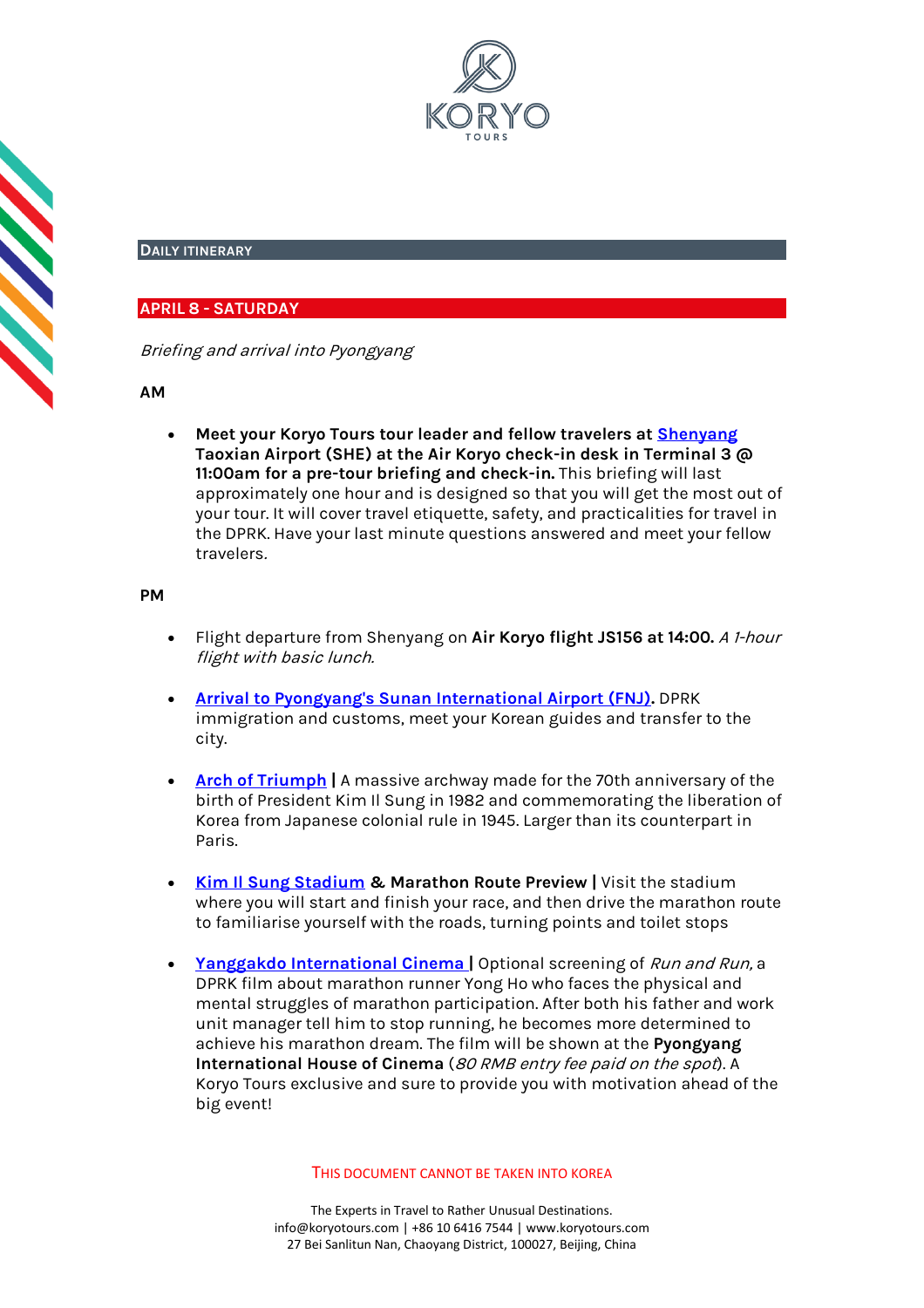

# **Overnight**

**[Yanggakdo International Hotel](https://koryogroup.com/travel-guide/yanggakdo-hotel-north-korea-travel-guide)[, Pyongyang](http://koryogroup.com/travel-guide/yanggakdo-hotel-north-korea-travel-guide) |** Home away from home for most (but not all!) foreign visitors to Pyongyang, this 47-story hotel is located on an island in the middle of the Taedong River and offers great views of the city. Comfortable rooms and comprehensive leisure facilities: swimming pool, spa, billiards, bowling, gift shops, tea houses and beer brewed on-site.

# **APRIL 9 - SUNDAY**

The big event! The Pyongyang Marathon 2023!

# **AM**

**CONTRACT** 

• **[The 2023 Pyongyang Marathon](https://koryogroup.com/travel-guide/north-korea-travel-guide-the-pyongyang-marathon) |** this is your chance to run the streets of Pyongyang in the DPRK's largest annual sports event! Join the Full Marathon, Half Marathon, 10km or 5km race — all of which follow a return course that starts and ends in [Kim Il Sung Stadium](https://koryogroup.com/travel-guide/kim-il-sung-stadium-north-korea-travel-guide) in front of a 50,000 strong capacity crowd of local Koreans. (runner's guide to Kim Il Sung [Stadium\)](https://koryogroup.com/blog/a-pyongyang-marathon-runner-s-guide-kim-il-sung-stadium)

The full route, which has been certified by both the IAAF and AIMS, leads right through the city centre, past a number of iconic landmarks, and then out into Pyongyang's less urban districts. Don't miss this incredible opportunity to see more of the capital and interact with people along the course.

## **PM**

- **Shower, resting time and lunch |** After the marathon's closing ceremony, we'll be heading back to the hotel to recharge, shower and rest before heading out for a relaxing afternoon in Pyongyang.
- **[Kim Il Sung Square](https://koryogroup.com/travel-guide/north-korea-guide-kim-il-sung-square)** | Pyongyang's central square lined with government ministries, museums, and The Grand People's Study House.
- **[Foreign Languages Bookshop](https://koryogroup.com/travel-guide/foreign-languages-bookshop-north-korea-travel-guide)** | Store selling Korean publications translated into English, German, French, Russian, Chinese, and Spanish. Also pick up DVDs, postcards, and small works of art.
- **[Kwangbok Department Store](https://koryogroup.com/travel-guide/north-korea-guide-kwangbok-department-store-supermarket)** | Opportunity to us[e Korean currency](https://koryogroup.com/travel-guide/where-can-i-get-north-korean-currency-north-korean-money-faqs) and shop with the citizens of Pyongyang! Try the snack stand on the first floor for some of Pyongyang's best local eats.
- **Local Beer Bar** | Relax at one of Pyongyang's local bars to wrap up an exciting day.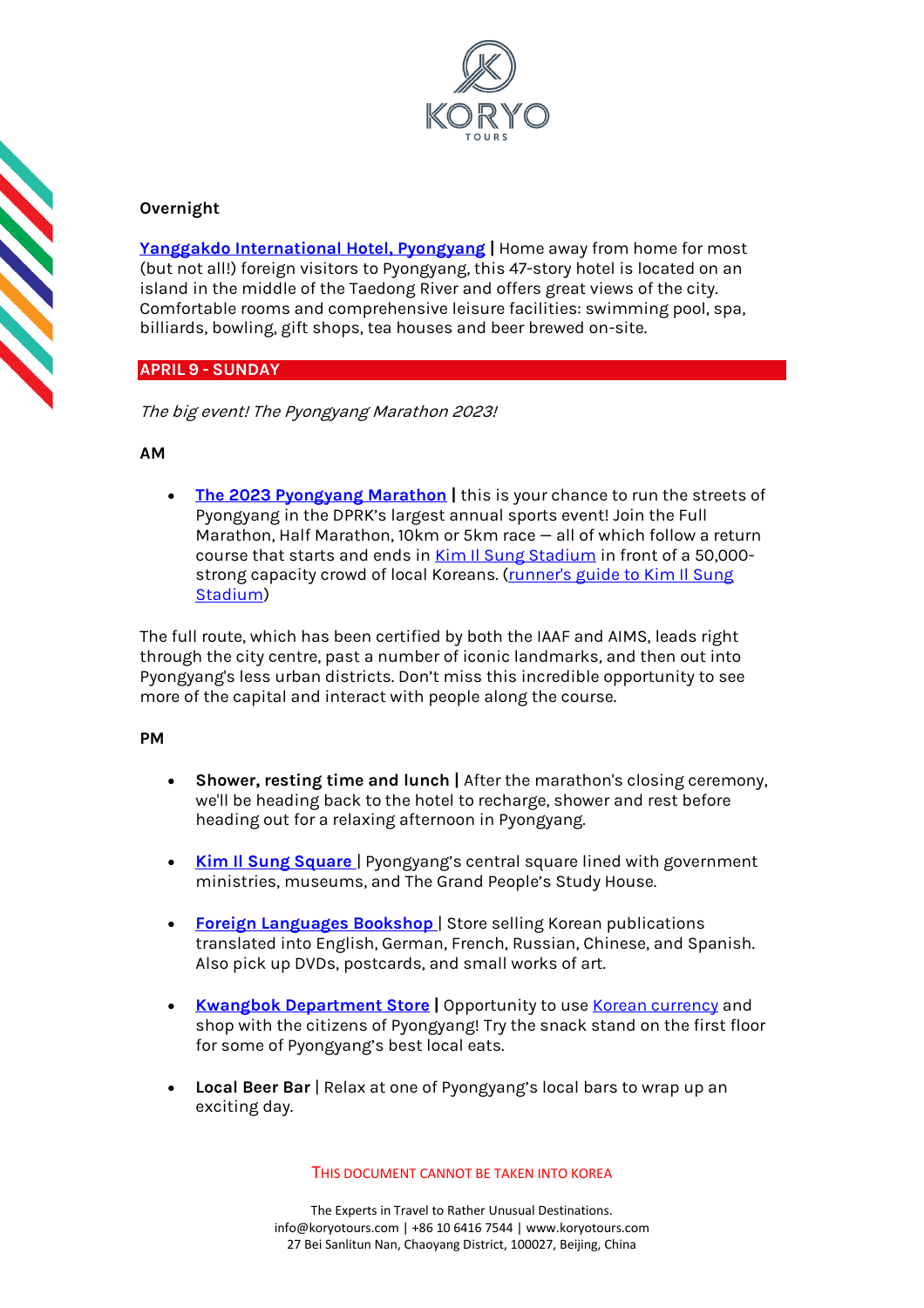

• **Pyongyang Marathon Banquet |** Dinner tonight will be at the annual Pyongyang Marathon Banquet. Celebrate your run and toast the marathon with your fellow runners, guides and local event organisers. A casual affair, no dress code requirements.

**Overnight** | Yanggakdo International Hotel, Pyongyang.

# **APRIL 10 - MONDAY**

Pyongyang City Tour

## **AM**

- **[National Gift Exhibition Hall](https://koryogroup.com/travel-guide/national-gift-exhibition-house-north-korea-travel-guide)** | One of North Korea's two gift exhibition halls, this one houses all of the gifts given to North Korea's leaders from Koreans in North Korea, South Korea and from all over the Korean Diaspora, including items gifted by many well known Koreans.
- **[Mangyongdae Native House](https://koryogroup.com/travel-guide/mangyongdae-pyongyang-north-korea-travel-guide)** | Birthplace of and childhood home of President Kim Il Sung. A traditional Korean house in a park-like setting.
- **[Pyongyang Metro Tour](https://koryogroup.com/travel-guide/north-korea-guide-the-pyongyang-metro) [|](https://koryogroup.com/travel-guide/north-korea-guide-the-pyongyang-metro)** One of the deepest metro systems in the world with stunning artwork reflecting the name of each station. Ride six stations on the Chollima Line.

## **PM**

- **[Victorious Fatherland Liberation War Museum](https://koryogroup.com/travel-guide/north-korea-guide-victorious-fatherland-liberation-war-museum)** | Tour this world-class museum led by a local museum guide. Renovated in 2012 and it exhibits the Korean War from the DPRK perspective containing artefacts, documents, photos, and lifelike dioramas. The exterior grounds house the War Victory Monument and displays of Korean People's Army Hero Equipment and captured equipment from the US military, including the **[USS Pueblo](https://koryogroup.com/travel-guide/uss-pueblo-north-korea-travel-guide)**. Central to the understanding of the country today and highlight of the trip.
- **[Mansudae Fountain Park](https://koryogroup.com/travel-guide/mansudae-fountain-park-north-korea-travel-guide)** | The historic centre of Pyongyang popular with local citizens after school and on weekends. Flanked by examples of ancient and modern architecture from different eras.
- **Mansudae Grand Monument** | Enormous bronze statues of President Kim Il Sung and Leader Kim Jong Il overlooking downtown Pyongyang. A presentation of flowers and bow by the group is customary here (5 EUR). Please note this is a government-administered sight and visits are subject to cancellation. Visits are optional and require a certain dress code (closetoed shoes and covered legs and shoulders).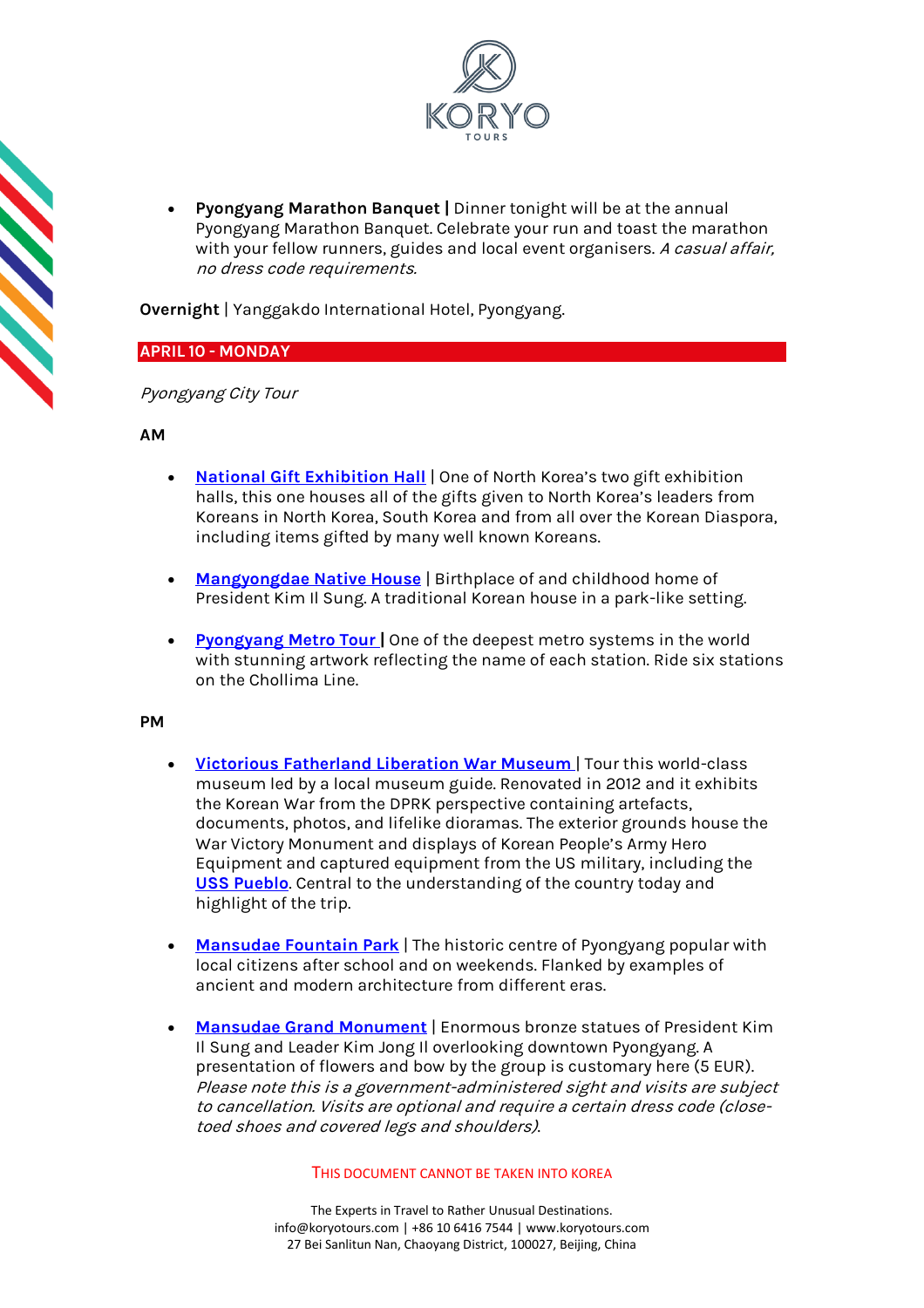

- **[Chollima Monument](https://koryogroup.com/travel-guide/north-korea-guide-chollima-statue)** | or 'thousand ri (400 km or 250 mile) horse' -a symbol of speed- commemorating the quick rebuilding of the country in the 1950s following the Korean War.
- **[Tower of the Juche Idea](https://koryogroup.com/travel-guide/the-tower-of-the-juche-idea)** | Iconic tower dedicated to the DPRK's guiding philosophy on the Taedong River. Take the elevator to the top for great views of the city (elevator ticket is 5 EUR).
- **[Party Foundation Monument](https://koryogroup.com/travel-guide/north-korea-guide-monument-to-party-founding)** | Iconic structure featuring the hammer, sickle & writing brush which make up the emblem of the Worker's Party of Korea and represent workers, farmers, and intellectuals.
- **[Golden Lane Bowling Centre](https://koryogroup.com/travel-guide/golden-lane-bowling-alley-north-korea-travel-guide) |** Where Pyongyang locals go for their ten-pin fix (2.5 EUR per person per game). Also has billiards and arcade games. Non-bowlers can head next door to the **[Kumrung Leisure Centre](https://koryogroup.com/travel-guide/kumrung-leisure-centre-north-korea-travel-guide-needs-photos)** for an airgun shooting range (approximately 6 EUR per 20 round cartridge) and some of the best coffee in Pyongyang.

**Overnight |** Yanggakdo International Hotel, Pyongyang.

# **APRIL 11 - TUESDAY**

Historic Kaesong and the DMZ Tour

# **AM**

- **Kaesong** Drive south along the ['Reunification Highway'](https://koryogroup.com/travel-guide/the-reunification-highway-pyongyang-to-the-dmz-north-korea-travel-guide) to the historic capital of the Koryo Dynasty (918-1392) and today located near the Korean Demilitarised Zone. A 3-hour drive
- **[Panmunjom Armistice Village and DMZ](https://koryogroup.com/travel-guide/dmz-panmunjom-north-korea-north-korea-travel-guide)** The site of the signing of the 1953 armistice that ended the Korean War and demarcation line between north and south. On some days it is possible to visit the hut straddling the line, where negotiations between both sides once took place. Here we will be accompanied by military guides from the Korean People's Army.
- **[Kaesong Koryo Museum](https://koryogroup.com/travel-guide/north-korea-guide-kaesong-koryo-museum) |** Once the Songgyung Academy, a Confucian school, and now a museum on the Koryo Dynasty exhibiting historical objects, statues, pagodas, and porcelain from that era. A UNESCO World Heritage Site.
- **[Kaesong Korean Stamp Exhibition Hall](https://koryogroup.com/travel-guide/stamp-shop-kaesong-north-korea-travel-guide) |** Store selling stamps, postcards, local *ginseng*, souvenirs, art, and more! One of the best postcard collections in the country and friendly staff.